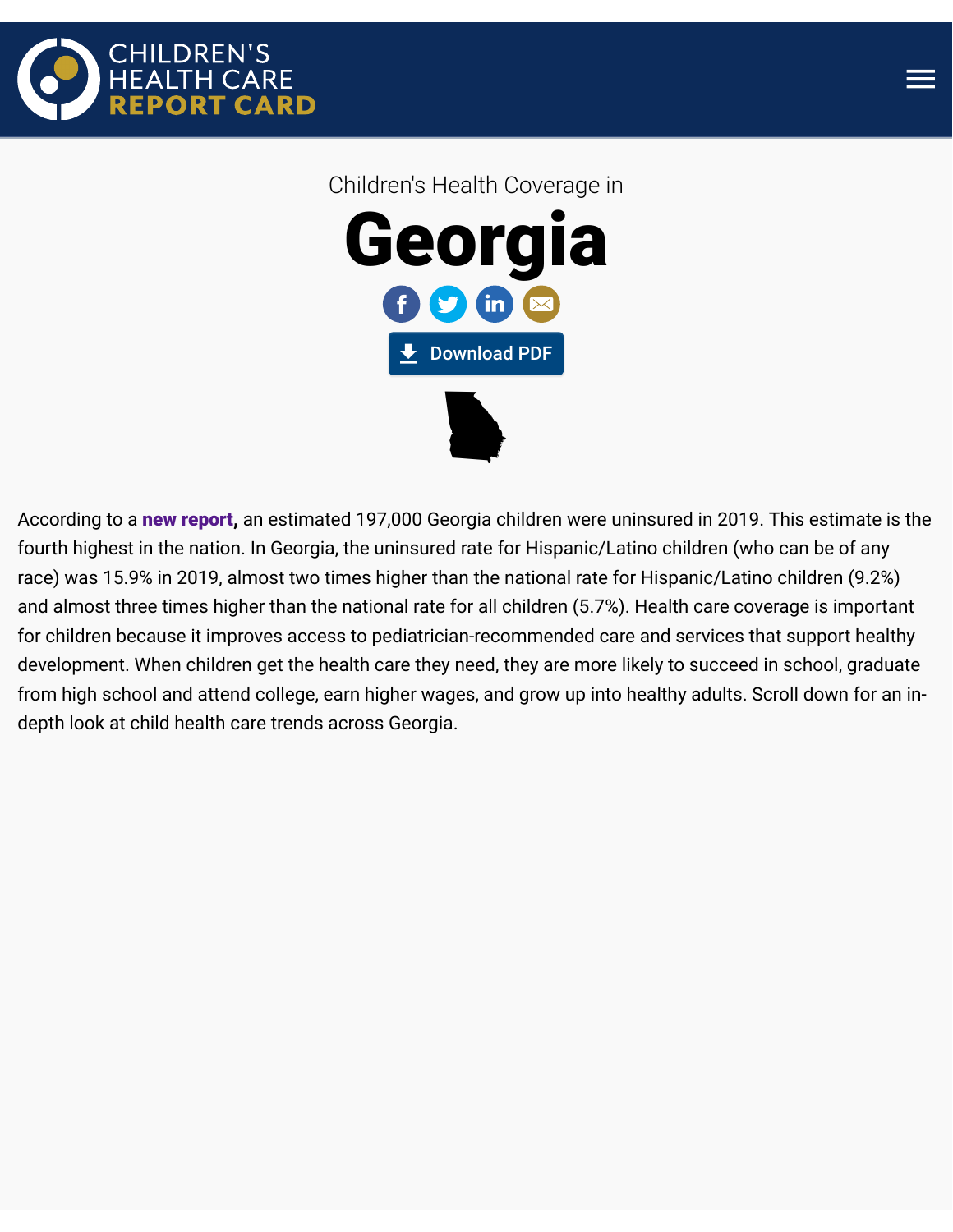# 7.4%

#### of **children** do not have health insurance

Source: Georgetown University Center for Children and Families analysis of the Table HIC-5, Health Insurance Coverage Status and Type of Coverage by State - Children Under 19: 2008 to 2019, Health Insurance Historical Tables, U.S. Census Bureau American Community Survey (ACS). \*Change is significant at the 90% confidence level relative to the prior year.

Rank among states 2019



In Georgia, 7.4% of children do not have health insurance. When children are uninsured, they are more likely to have unmet health needs and lack a usual source of care, diminishing their chances to grow into healthy and productive adults.

Rate of uninsured children under 19.

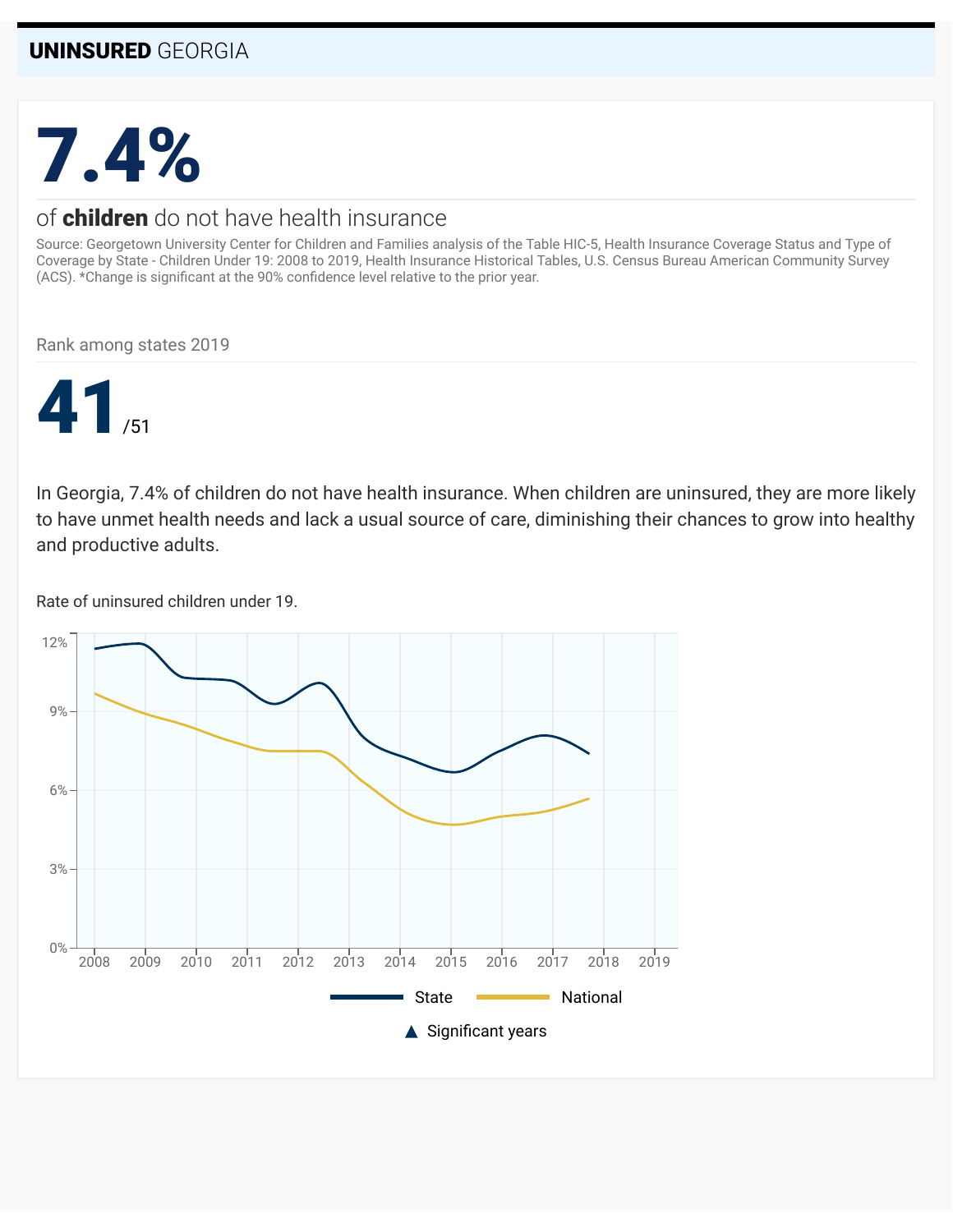#### CHILDREN WITHOUT INSURANCE IN 2019 GEORGIA

#### Age: Children 18 and under in Georgia



Source: Georgetown University Center for Children and Families analysis of the U.S. Census 2019 American Community Survey (ACS) data using 1-year estimates from Data.Census.Gov (B27001).

#### Race: Children in Georgia

| American Indian/Alaskan Native           |
|------------------------------------------|
| $-$ %                                    |
|                                          |
| Asian/ Native Hawaiian/ Pacific Islander |
| 6.9%                                     |
| <b>Black/African-American</b>            |
|                                          |
| 5.7%                                     |
|                                          |
| Hispanic                                 |
| 15.9%                                    |
|                                          |
| Other                                    |
| 12.5%                                    |
|                                          |
| White                                    |
| 7.6%                                     |
|                                          |

White Alone (Not Hispanic)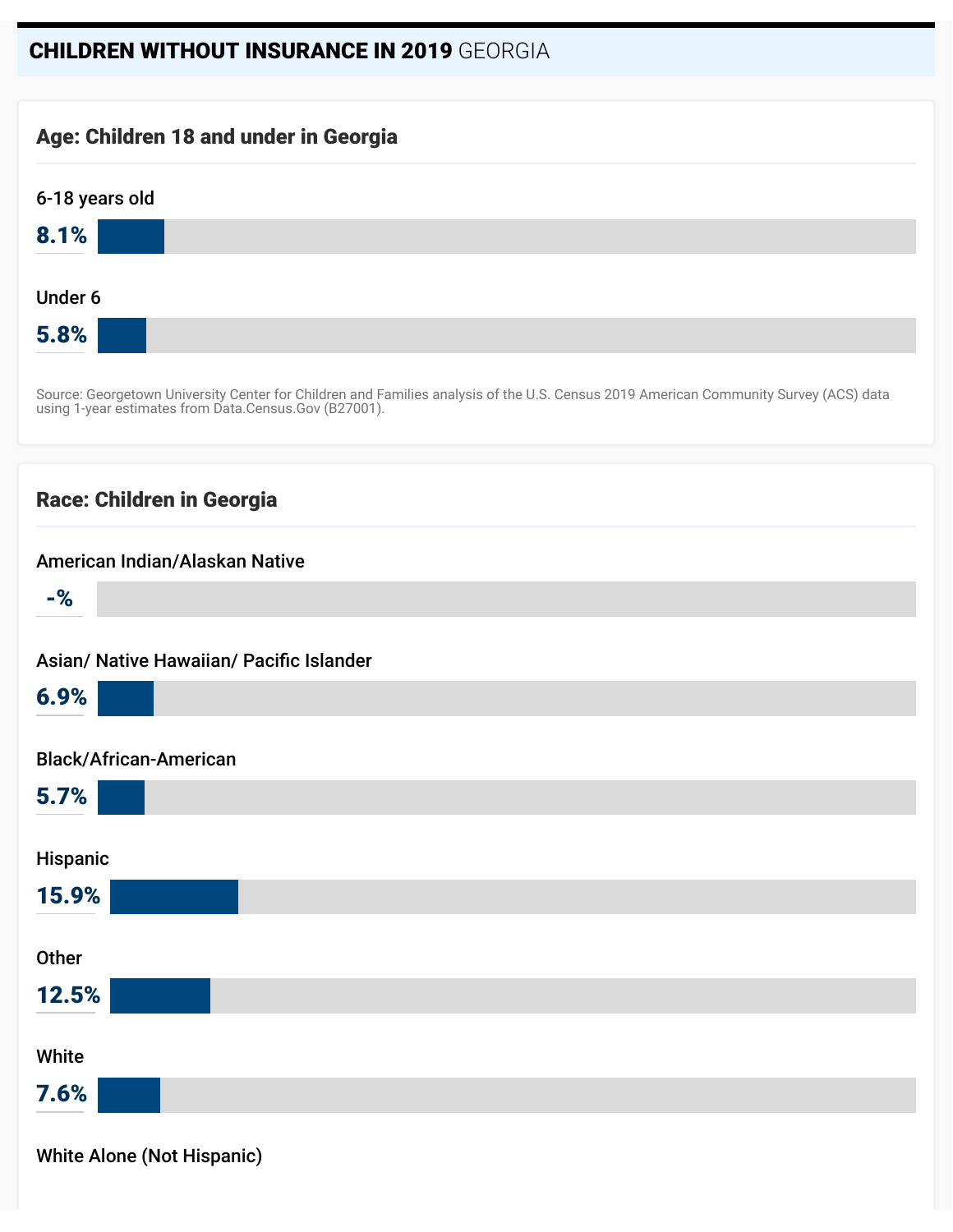Source: Georgetown University Center for Children and Families analysis of the U.S. Census 2019 American Community Survey (ACS) data using 1-year estimates from Data.Census.Gov (C27001A-I). \*Change is significant at the 90% confidence level relative to the prior year. Note: We report "Hispanic or Latino," as "Hispanic." For more detail on how the ACS defines racial and ethnic groups, see "American Community Survey and Puerto Rico Community Survey 2019 Subject Definitions." N/A designates that an estimate is suppressed. Due to small sample sizes, the Census Bureau suppresses some data points in the tabulated charts upon which these estimates are based. In order to further ensure that estimates are robust and reliable, Georgetown CCF suppresses the data when: 1) the estimate of the population minus the margin of error is smaller than 0; or, 2) the estimate has a coefficient of variation (CV) of 25% or greater indicating wide variability in the data spread and high levels of uncertainty.

#### Child Uninsured Rate by Poverty Threshold: Income by Percentage/Dollars in Georgia

6%

| 0-137.99% of poverty     |
|--------------------------|
| 11.2%                    |
|                          |
| 138-249.99% of poverty   |
| 8.7%                     |
|                          |
| 250% of poverty or above |
| 4.4%                     |
|                          |

Source: Georgetown University Center for Children and Families analysis of the U.S. Census 2019 American Community Survey (ACS) data using 1-year estimates from Data.Census.Gov (B27016).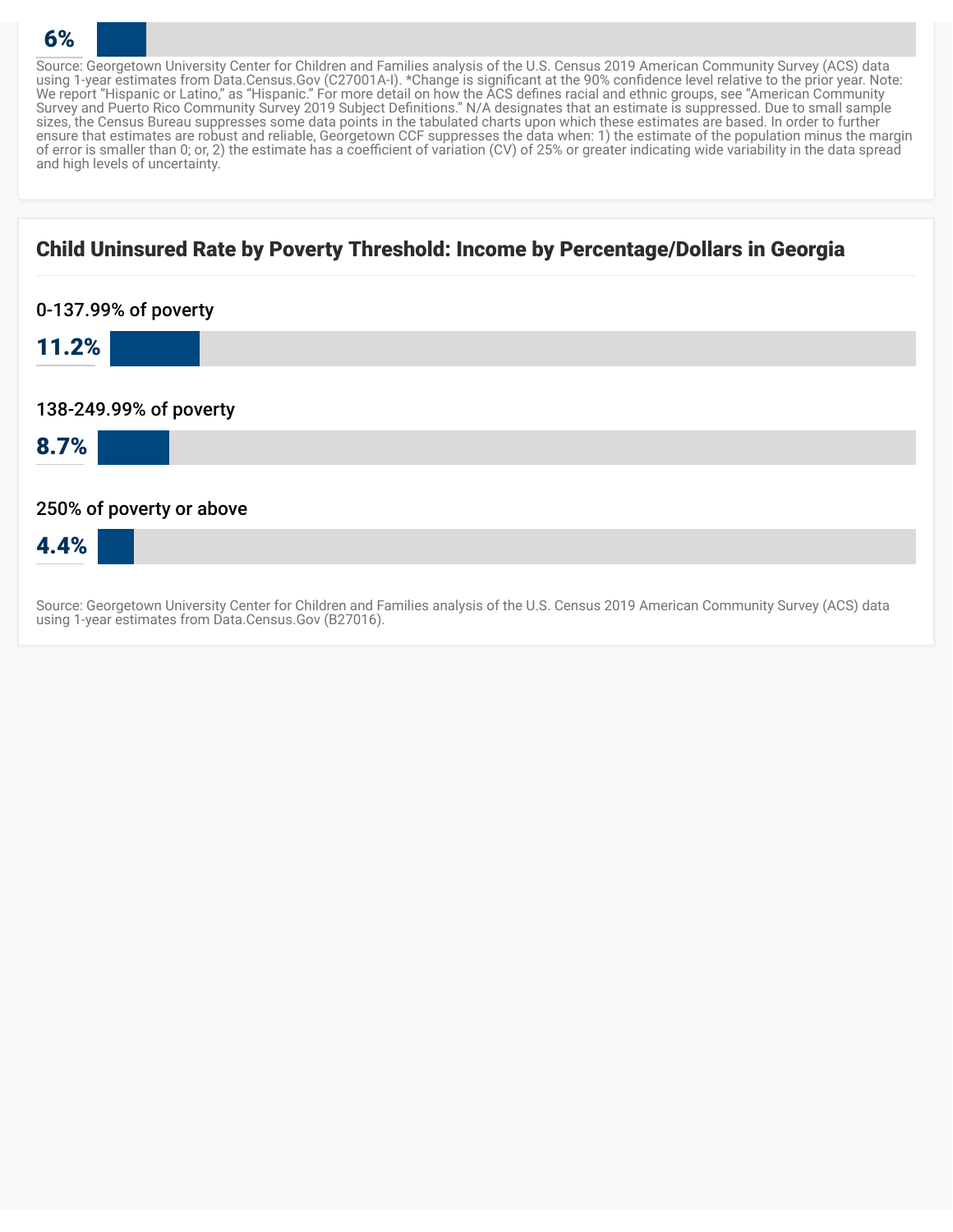#### HOW ARE CHILDREN COVERED? GEORGIA

#### Sources of Coverage for Children in Georgia

Source: Kaiser Family Foundation's "Health Insurance Coverage of Children 0-18," estimates based on the Census Bureau's American Community Survey, 2008-2018.

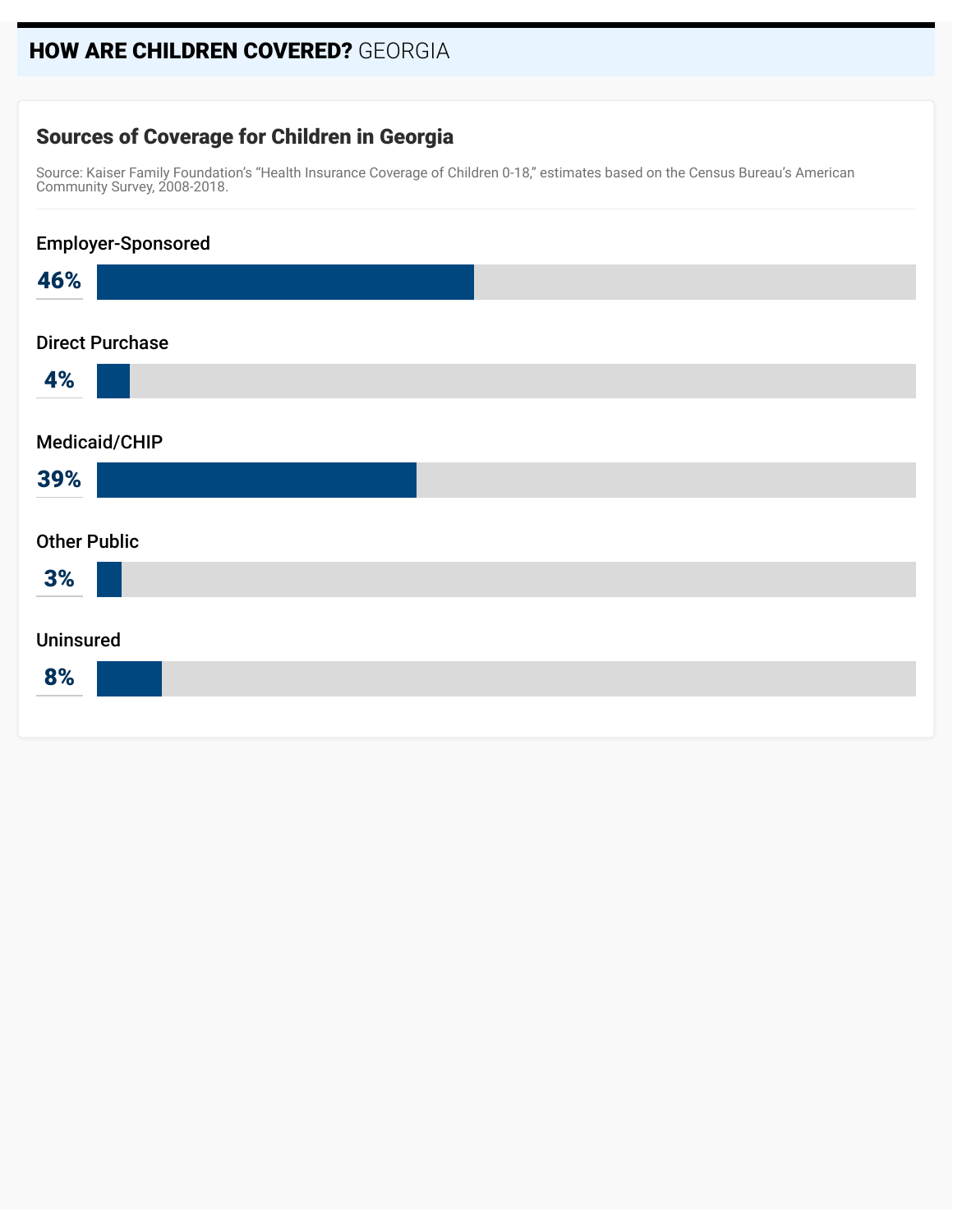# 88.2%

#### of all uninsured eligible children participate in Medicaid/CHIP

Source: Haley, J., et al., "Progress in Children's Coverage Continued to Stall Out in 2018: Trends in Children's Uninsurance and Medicaid/CHIP Participation," (District of Columbia: The Urban Institute, October 2020); and Kenney, G., et al., "Medicaid/CHIP Participation Rates Rose among Both Children and Parents in 2015," (District of Columbia: The Urban Institute, May 2017). Statistical significance only reported for last year of available data. All reported statistical significance results directly from the related Urban Institute publication.

Many children who are eligible for Medicaid/CHIP may not be enrolled due to a lack of public outreach or administrative barriers. The child participation rates show the percentage of eligible children who are enrolled in Medicaid/CHIP.



Children's participation rate in Medicaid/CHIP over the last 10 years.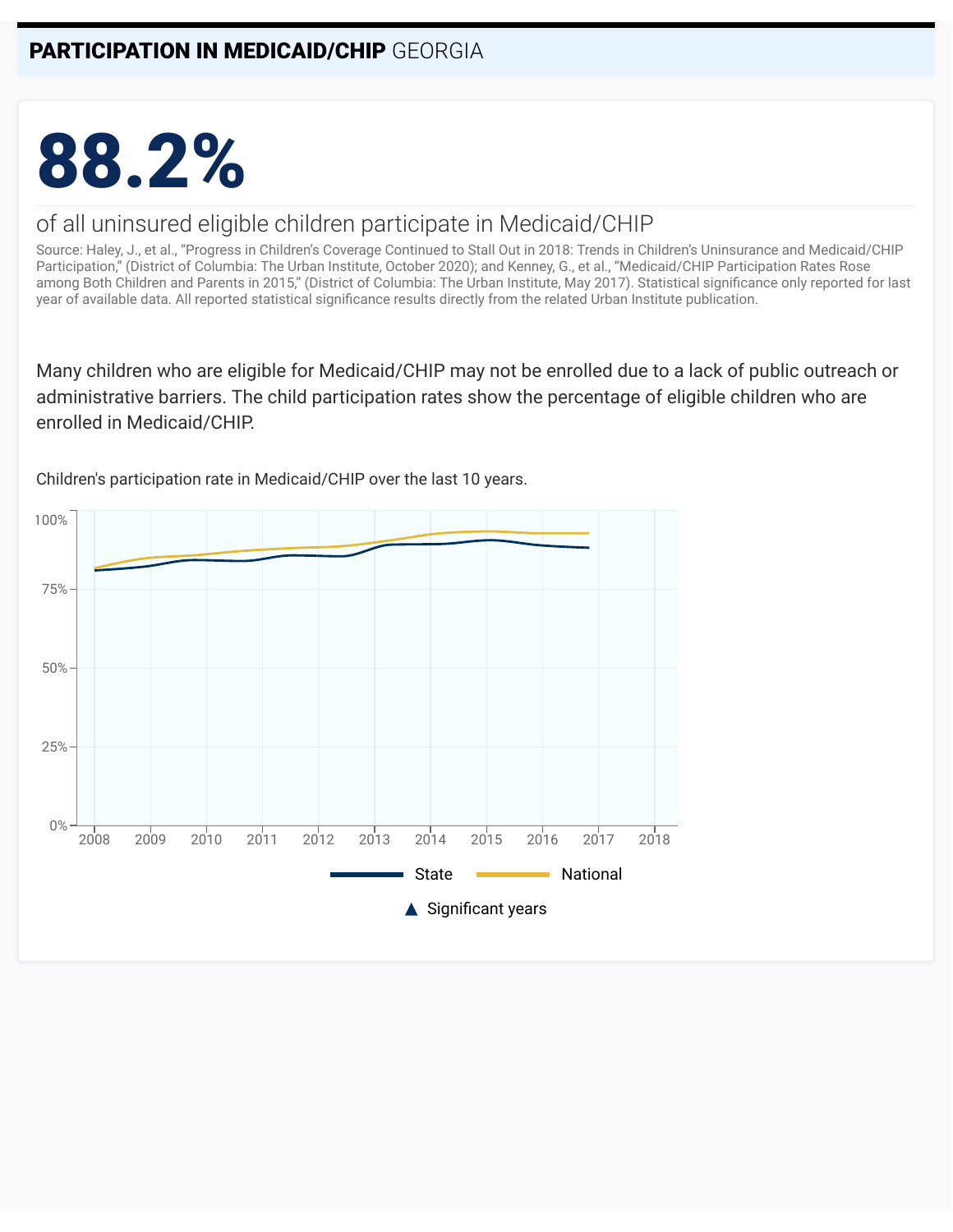#### WHO QUALIFIES? GEORGIA

Eligibility: Upper income threshold for Medicaid/CHIP



Source: Georgetown University Center for Children and Families and Kaiser Family Foundation's Annual 50-State Survey entitled, "Medicaid and CHIP Eligibility, Enrollment, and Cost Sharing Policies as of January 2020: Findings from a 50-State Survey."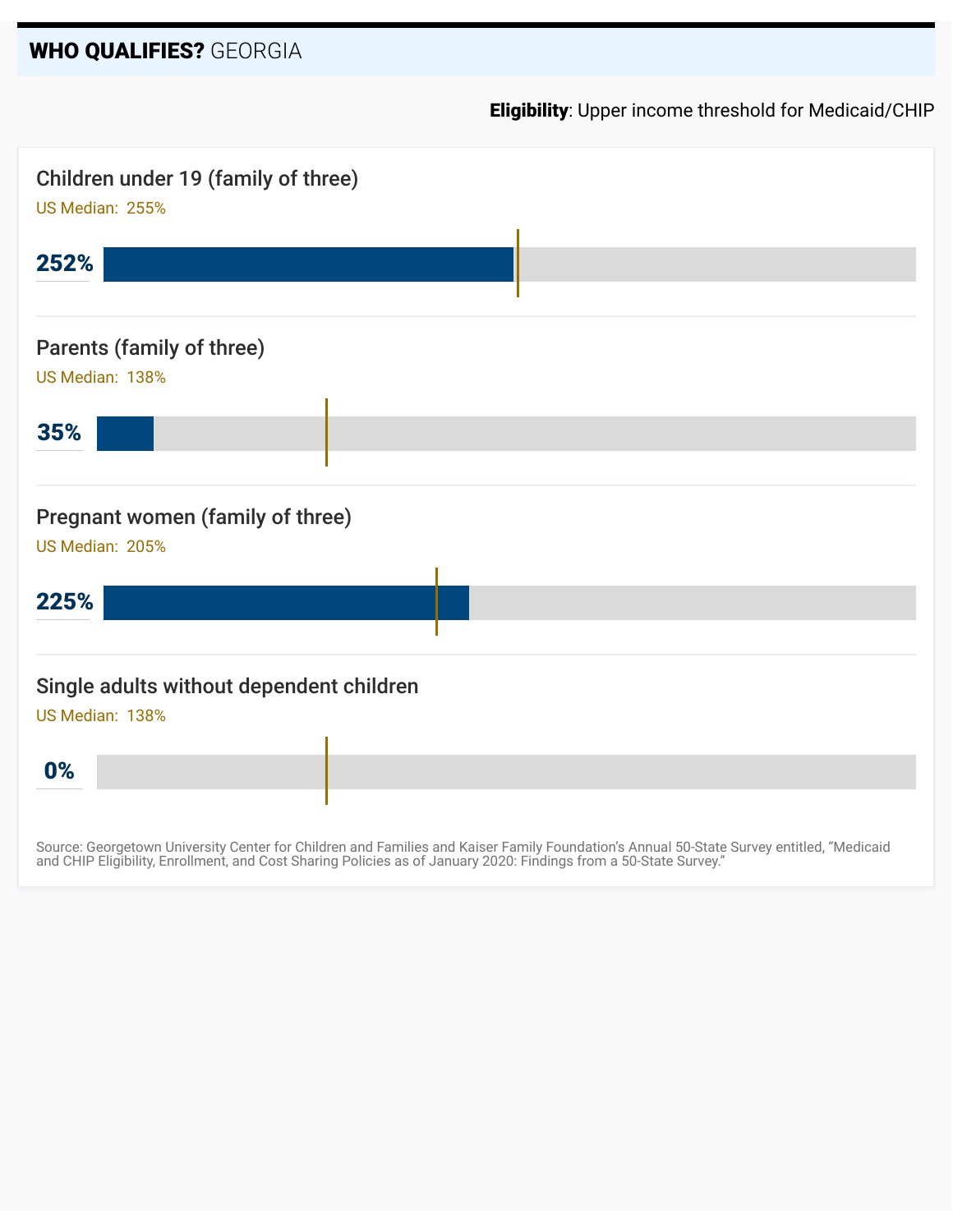# POLICY OPTIONS GEORGIA

| <b>Medicaid Expansion</b>                                                    |                        |
|------------------------------------------------------------------------------|------------------------|
| 12-Month Continuous Child Eligibility (Medicaid)                             | $\mathbf{X}$           |
| <b>Child Eligibility for Lawfully Residing Immigrants (CHIP)</b>             | $\vert\mathsf{X}\vert$ |
| <b>Child Eligibility for Lawfully Residing Immigrants (Medicaid)</b>         | $\mathsf{X}$           |
| <b>CHIP Waiting Period</b>                                                   | <b>None</b>            |
| <b>Eligibility for Lawfully Residing Immigrant Pregnant Women (CHIP)</b>     | N/A                    |
| <b>Eligibility for Lawfully Residing Immigrant Pregnant Women (Medicaid)</b> | $\boldsymbol{\times}$  |
| <b>Presumptive Eligibility for Children (CHIP)</b>                           | $\boldsymbol{\times}$  |
| <b>Presumptive Eligibility for Children (Medicaid)</b>                       | $\mathbf{x}$           |
| <b>Presumptive Eligibility for Pregnant Women (CHIP)</b>                     | N/A                    |
| <b>Presumptive Eligibility for Pregnant Women (Medicaid)</b>                 |                        |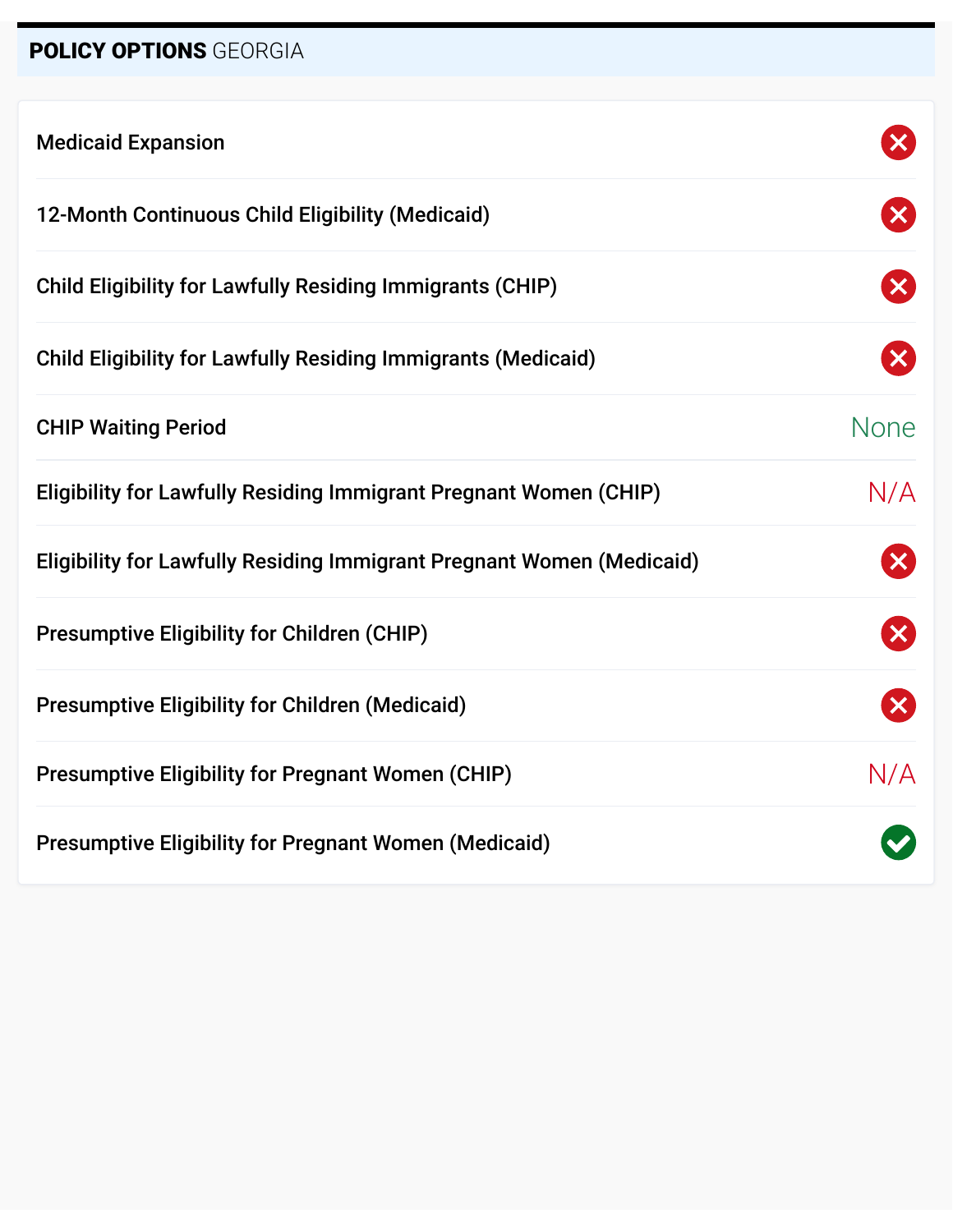#### QUALITY MEASURES GEORGIA

#### Georgia reporting on Care of Acute and Chronic Conditions, 2019

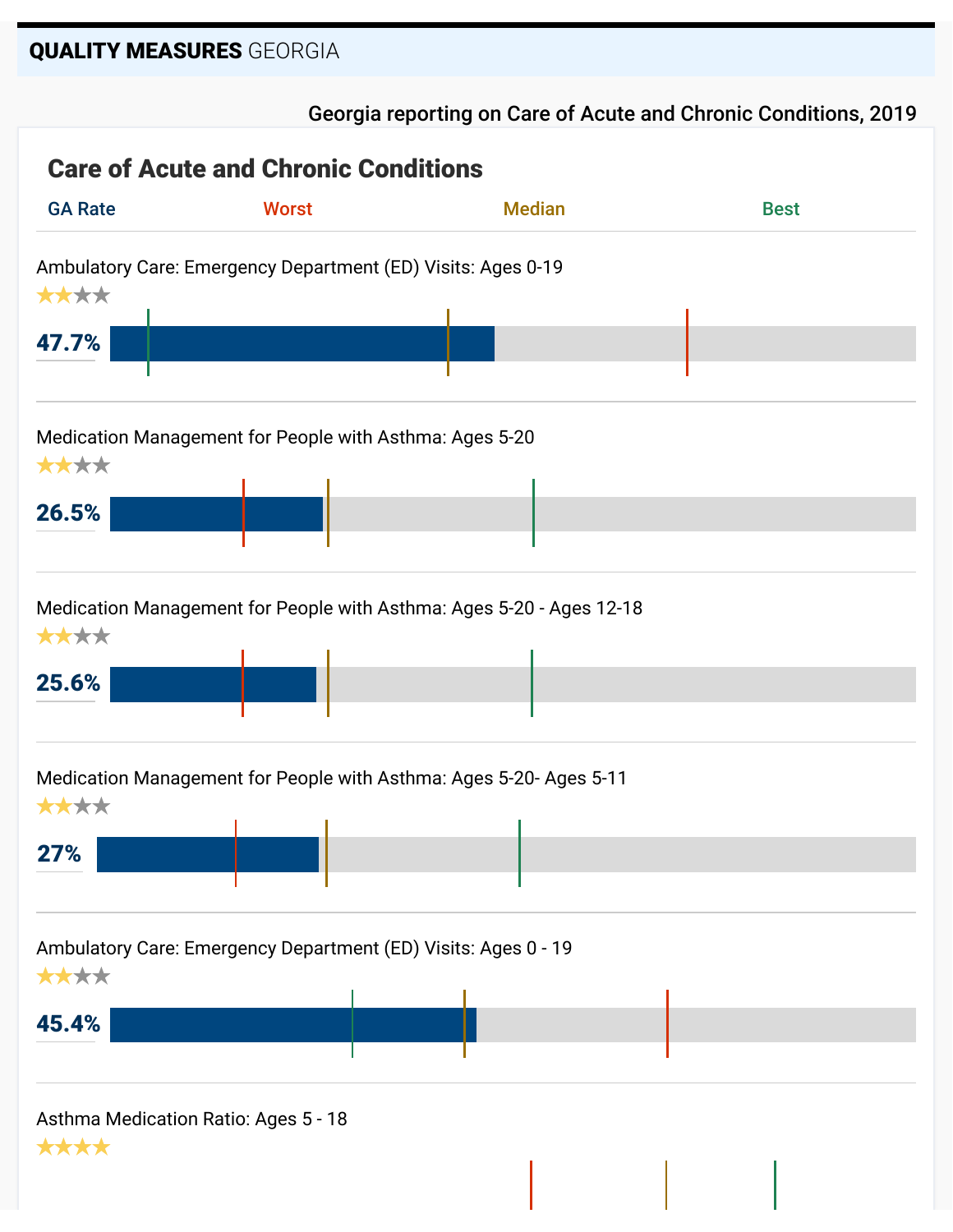| 74.7%                                         |  |  |
|-----------------------------------------------|--|--|
|                                               |  |  |
| Asthma Medication Ratio: Ages 5 - 11<br>****  |  |  |
| NR%                                           |  |  |
|                                               |  |  |
| Asthma Medication Ratio: Ages 12 - 18<br>**** |  |  |
| NR%                                           |  |  |
|                                               |  |  |
|                                               |  |  |

#### Georgia reporting on Dental and Oral Health Services, 2019

## Dental and Oral Health Services



Georgia reporting on Maternal and Perinatal Health, 2019

## Maternal and Perinatal Health

| <b>GA Rate</b> | <b>WORS1</b> | MACUAL, | <b>Best</b> |
|----------------|--------------|---------|-------------|
|                |              |         |             |

Prenatal and Postpartum Care: Timeliness of Prenatal Care (Prenatal Care Visit in the First Trimester or within 42 Days of Medicaid/CHIP Enrollment)

| ****  |  |  |
|-------|--|--|
|       |  |  |
| 67.2% |  |  |
|       |  |  |
|       |  |  |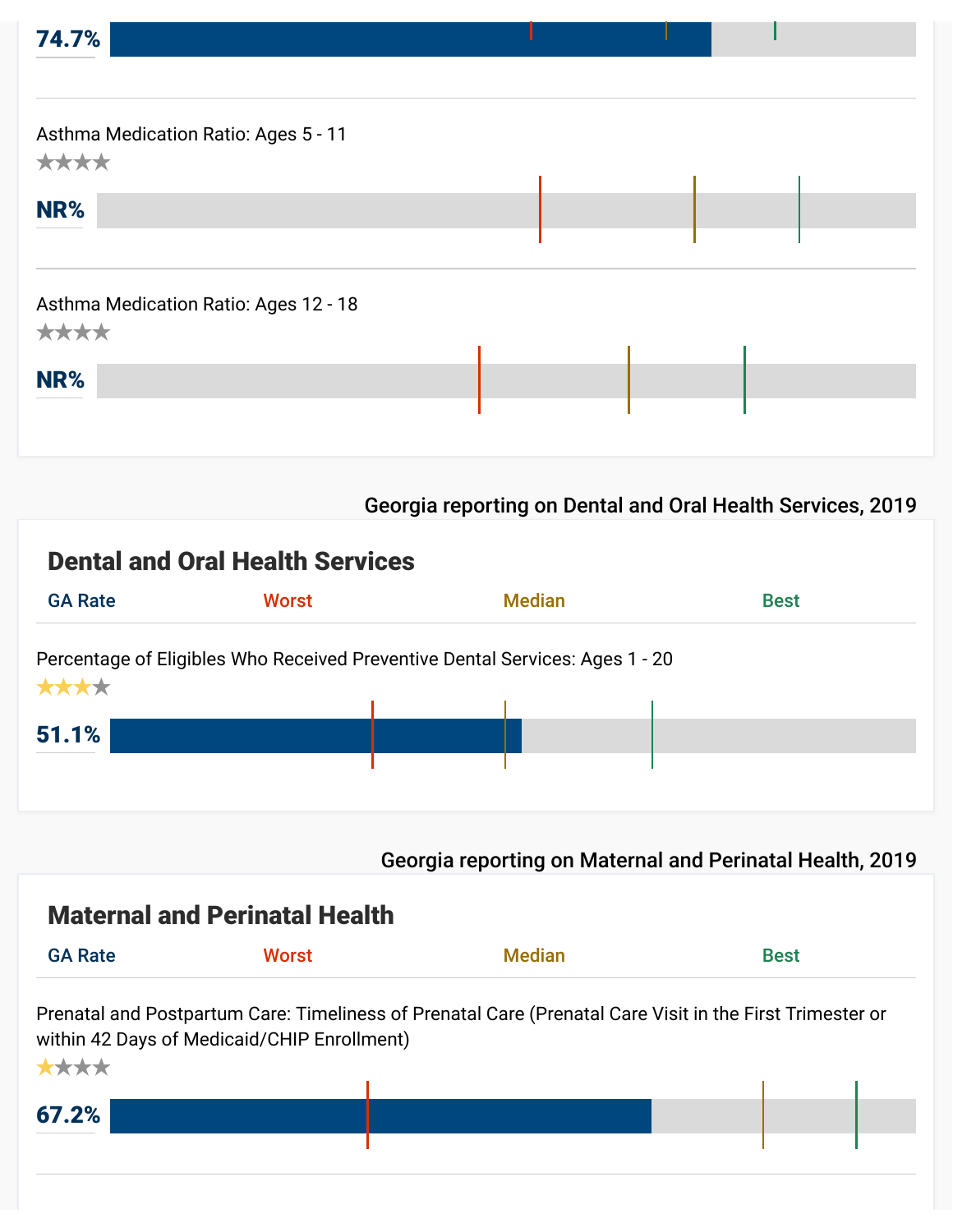| ****<br>12%    | Live Births Weighing Less Than 2,500 Grams     |                                                                                          |             |
|----------------|------------------------------------------------|------------------------------------------------------------------------------------------|-------------|
|                |                                                | Georgia reporting on Primary Care Access and Preventive Care, 2019                       |             |
|                | <b>Primary Care Access and Preventive Care</b> |                                                                                          |             |
| <b>GA Rate</b> | <b>Worst</b>                                   | <b>Median</b>                                                                            | <b>Best</b> |
| ****<br>52.8%  | Adolescent Well-Care Visits: Ages 12-21        |                                                                                          |             |
| ****<br>72.2%  |                                                | Childhood Immunization Status: Age 2 - Up-to-Date on Immunizations (Combination 3)       |             |
| ****<br>86.8%  |                                                | Children and Adolescents' Access to Primary Care Practitioners: Ages 12-19 Years         |             |
| ****<br>85.6%  |                                                | Children and Adolescents' Access to Primary Care Practitioners: Ages 25 Months - 6 Years |             |
|                |                                                | Children and Adolescents' Access to Primary Care Practitioners: Ages 7-11 Years          |             |

/

Ш

89.3% ★★★★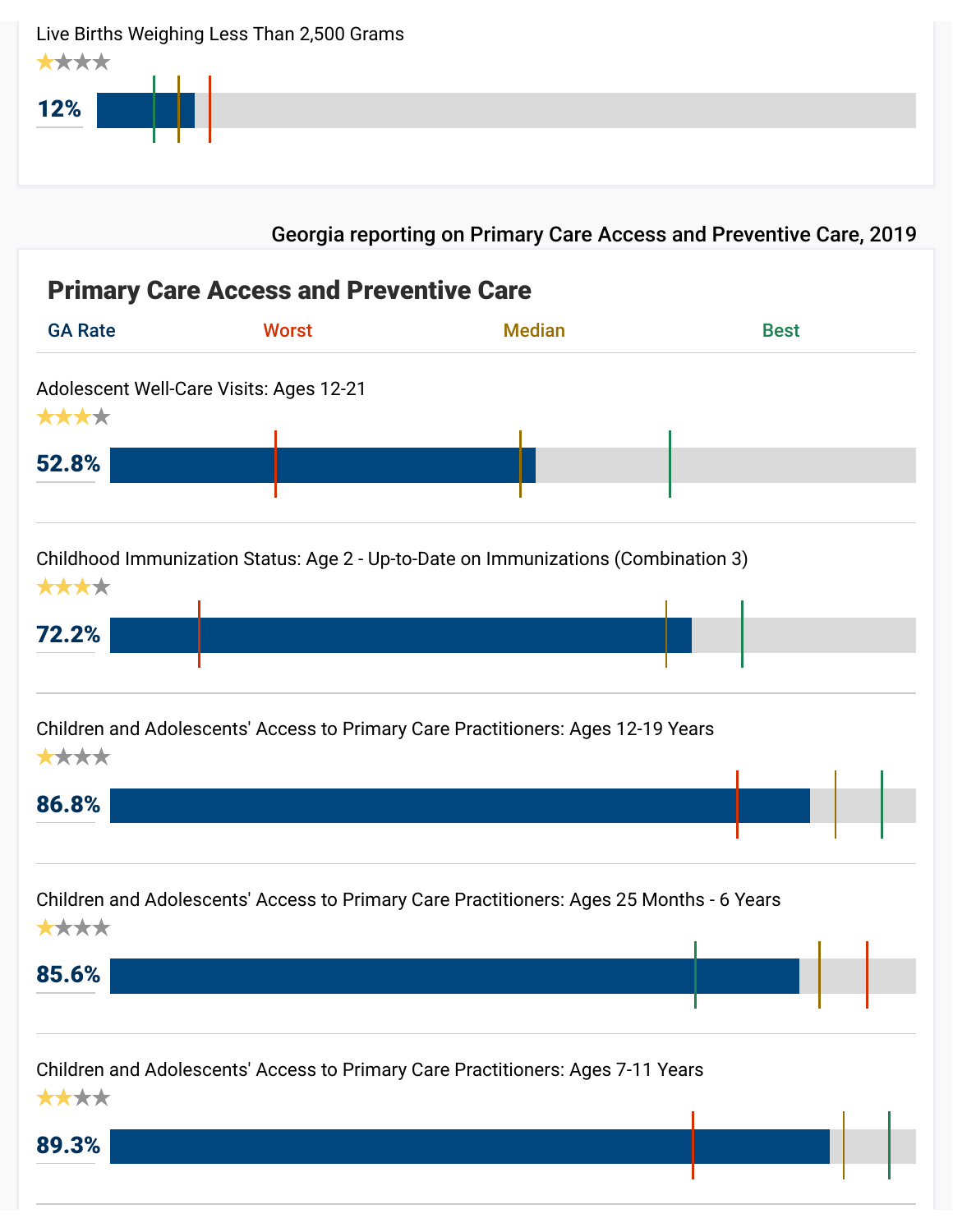#### Children and Adolescents' Access to Primary Care Practitioners: Ages 12-24 Months ★★★★

| 93.6%                                           |  |  |  |
|-------------------------------------------------|--|--|--|
| Chlamydia Screening in Women Ages 16-20<br>**** |  |  |  |
| 58.5%                                           |  |  |  |
|                                                 |  |  |  |

Immunizations for Adolescents: Age 13 - Meningococcal Conjugate and Tdap Vaccines (Combination 1) ★★★★



Immunizations for Adolescents: Age 13 - Three Doses of Human Papillomavirus (HPV) Vaccine ★★★★

| <b>AAAA</b> |  |  |
|-------------|--|--|
|             |  |  |
| 36.7%       |  |  |
|             |  |  |
|             |  |  |

Well-Child Visits in the First 15 Months of Life (6 or More Well-Child Visits with a Primary Care Practitioner) ★★★★

| 62% |  |  |
|-----|--|--|
|     |  |  |

Well-Child Visits in the Third, Fourth, Fifth, and Sixth Years of Life: Ages 3-6 ★★★★



Childhood Immunization Status: Age 2 (Measles, Mumps, and Rubella (MMR) Vaccination by Second Birthday)

86.8% ★★★★